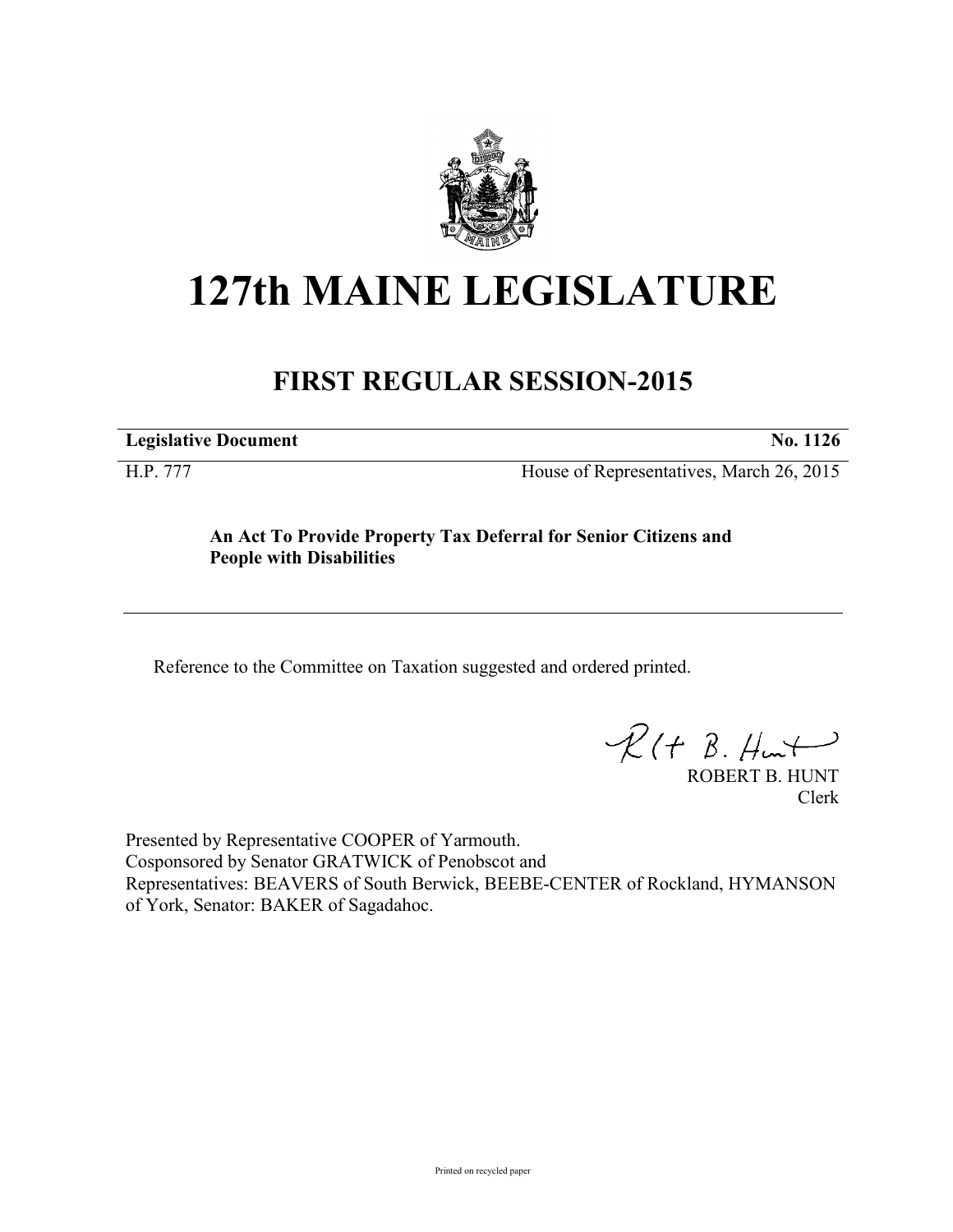### **Be it enacted by the People of the State of Maine as follows:**

 **Sec. 1. 36 MRSA §5403,** as repealed and replaced by PL 2013, c. 551, §4, is amended to read:

#### **§5403. Annual adjustments for inflation**

 Beginning in 2015, and each calendar year thereafter, on or about September 15th, the assessor shall multiply the cost-of-living adjustment for taxable years beginning in the succeeding calendar year by the dollar amounts of the tax rate tables specified in section 5111, subsections 1-D, 2-D and 3-D and of the benefit base amounts in section 5219-KK, subsection 1, paragraph A. Beginning in 2013, and each calendar year thereafter, on or about September 15th, the assessor shall multiply the cost-of-living adjustment for taxable years beginning in the succeeding calendar year by the dollar amount of the itemized deduction limitation amount in section 5125, subsection 4. Beginning in 2016, and each calendar year thereafter, on or about September 15th, the assessor shall multiply the cost-of-living adjustment tor taxable years beginning in the succeeding calendar year by the dollar amount of the income limitation amount in section 6251, subsection 1, paragraph B. If the benefit base amounts, itemized deduction limitation amount, income 17 limitation amount or the dollar amounts of each rate bracket, adjusted by application of the cost-of-living adjustment, are not multiples of \$50, any increase must be rounded to the next lowest multiple of \$50. If the cost-of-living adjustment for any taxable year would be less than the cost-of-living adjustment for the preceding calendar year, the cost- of-living adjustment is the same as for the preceding calendar year. The assessor shall incorporate such changes into the income tax forms, instructions and withholding tables for the taxable year.

 **Sec. 2. 36 MRSA §6251, sub-§1,** as repealed and replaced by PL 1993, c. 395, §31, is amended to read:

 **1. Filing claim.** Subject to section 6252, an individual or 2 or more individuals jointly may elect to defer the property taxes on their homestead by filing a claim for 28 deferral with the municipal assessor after January 1st but no later than April 1st of the first vear in which deferral is claimed if: first year in which deferral is claimed if:

- 30 A. The individual or each at least one individual, in the case of 2 or more individuals filing a claim jointly, is 65 years of age or older or retired from gainful employment by reason of physical disability on April 1st of the year in which the claim is filed; and
- B. The individual or, in the case of 2 or more individuals filing a claim jointly, all the 35 individuals together have household income, as defined in section 6201 5219-KK, 36 subsection  $\frac{4}{7}$  1, paragraph D, of less than  $\frac{22,000}{10,000}$  for the calendar year immediately preceding the calendar year in which the claim is filed.
- The municipal assessor shall forward each claim filed under this subsection to the bureau within 30 days of receipt and the bureau shall determine if the property is eligible for deferral.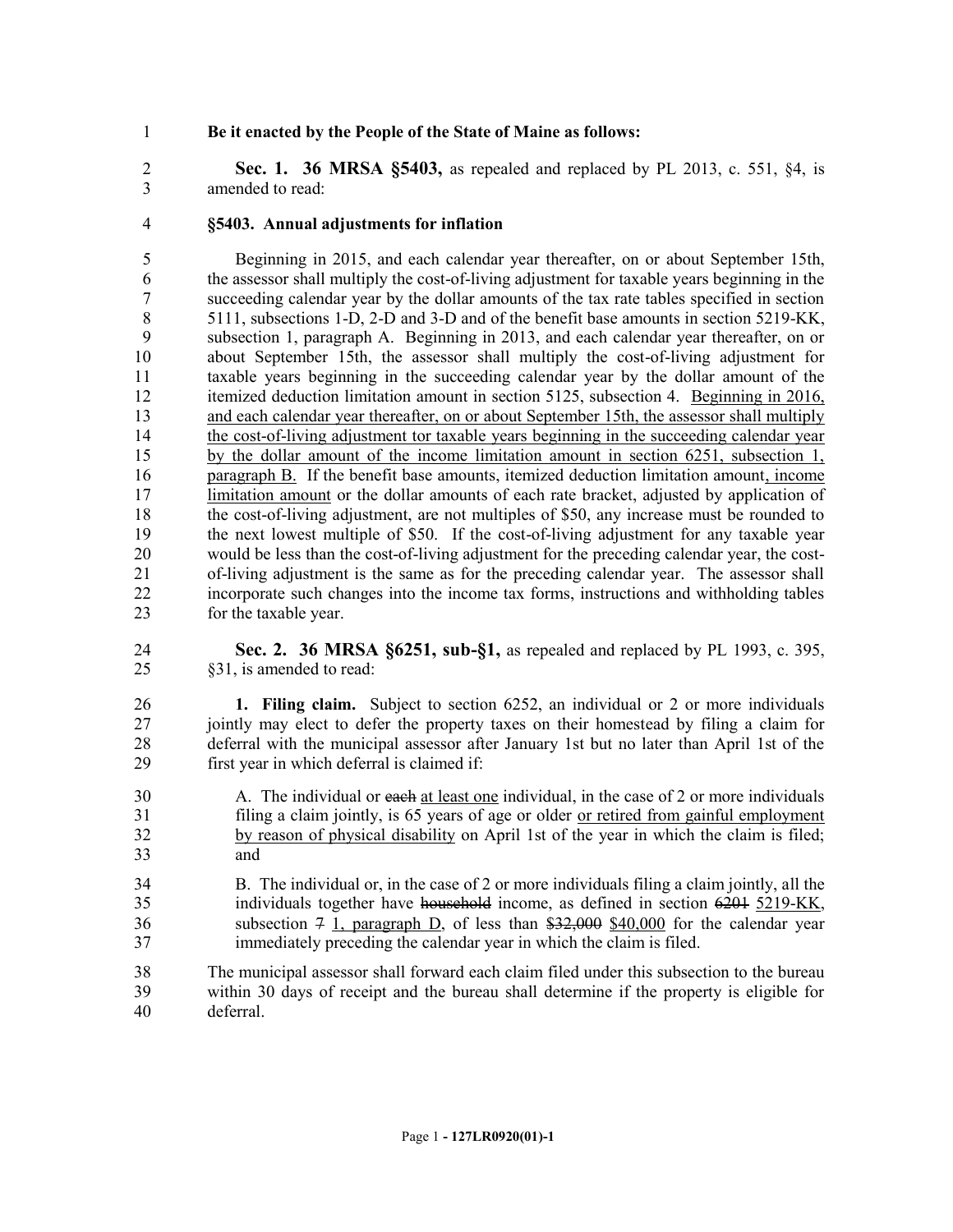- Claims from new applicants may not be filed pursuant to this chapter prior to January 1, 1994. For purposes of this section, "new applicants" means any person or persons that have not filed claims prior to April 1, 1991.
- **Sec. 3. 36 MRSA §6251, sub-§2,** as enacted by PL 1989, c. 534, Pt. C, §1, is amended to read:
- **2. Property tax deferral.** When the If a taxpayer elects is determined to be eligible to defer property taxes for any year by filing a claim for deferral under subsection 1, it shall have has the effect of:
- A. Deferring the payment of the property taxes levied on the homestead for the municipal fiscal year beginning on or after April 1st of that year;
- B. Continuing deferral of the payment by the taxpayer of any property taxes deferred under this chapter for previous years that have not become delinquent under section 6260; and
- C. Continuing the deferral of the payment by the taxpayer of any future property taxes for as long as the provisions of section 6252 are met.
- **Sec. 4. 36 MRSA §6253,** as enacted by PL 1989, c. 534, Pt. C, §1, is amended to read:
- **§6253. Claim forms; contents**
- **1. Administration.** A taxpayer's claim for deferral under this chapter shall must be 20 in writing on a form supplied by the bureau and shall must:
- 21 A. Describe the homestead:
- 22 B. Recite facts Provide information establishing the eligibility for the deferral under the provisions of this chapter, including facts that establish information that establishes that the household income, as defined in section 6201 5219-KK, 25 subsection  $7 \text{ 1}$ , paragraph D, of the individual, or, in the case of 2 or more individuals claiming the deferral jointly, was less than \$32,000 \$40,000 for the calendar year immediately preceding the calendar year in which the claim is filed; and
- 28 C. Have attached Contain any documentary proof information required by the bureau to show that the requirements of section 6252 have been met.
- **2. Statement verification.** There shall be annexed to the The claim must contain a 31 statement verified by a written declaration of the applicant making the claim to the effect that the statements contained in the claim are true.
- **Sec. 5. 36 MRSA §6261, sub-§1, ¶A,** as enacted by PL 1989, c. 534, Pt. C, §1, is amended to read:
- A. The spouse of the taxpayer is or will be 65 60 years of age or older not later than 6 months from the day the circumstance listed in section 6259, subsections 1 to 3 occurs; and